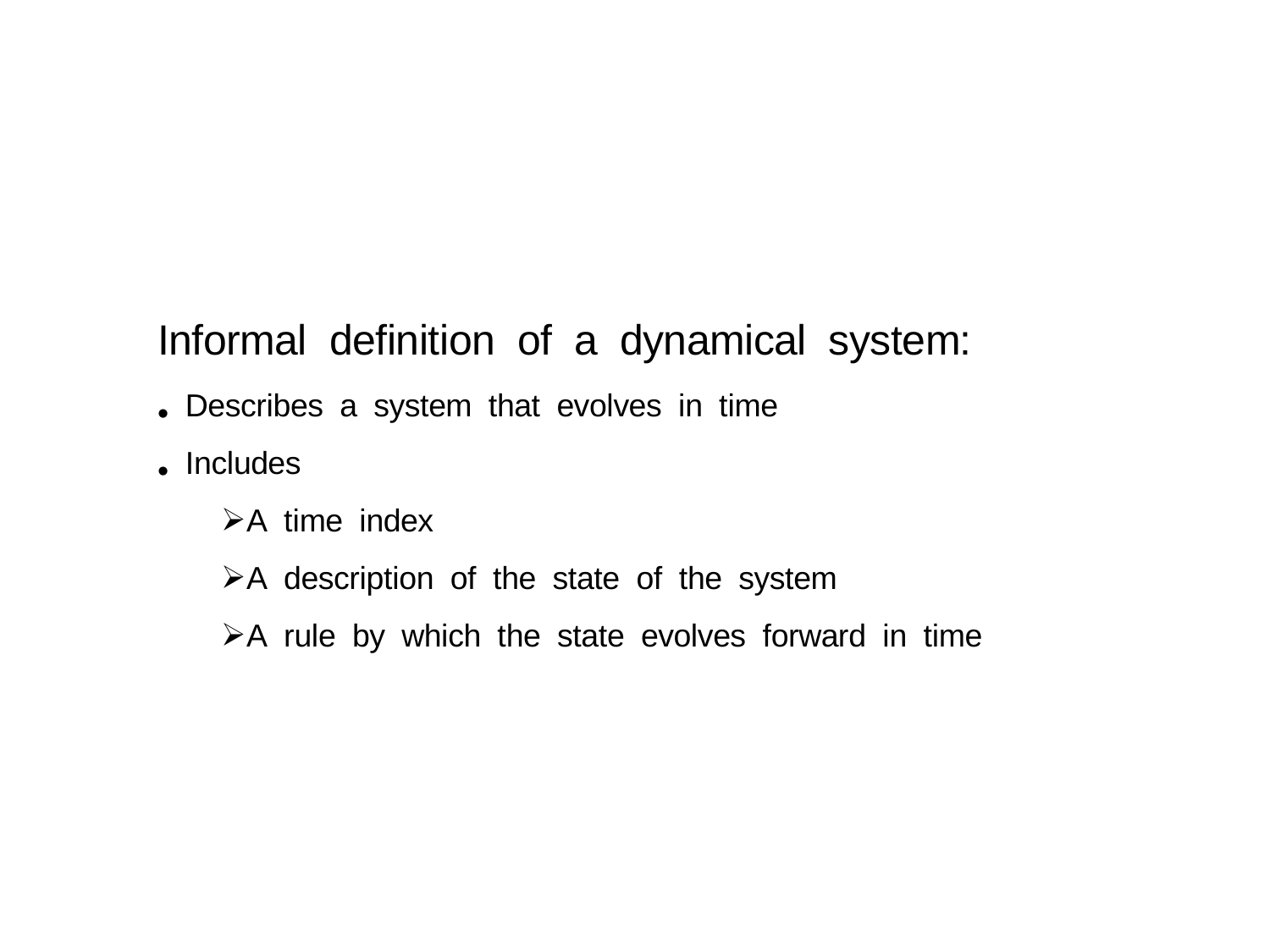## Formal definition:

- A dynamical system is a triple  $\{T, X, \phi\}$ , where  $T$  is a time set, X is a state space, and  $\varphi^t$  :  $X \rightarrow X$  is a family of evolution operators parameterized by  $t \in$ T and satisfying the following properties:
- 2.  $\varphi^0$  is the identity operator, i.e. for  $x \in X$ ,  $\varphi^0 x = x$ .
- 3.  $\varphi^{t+s} = \varphi^t \circ \varphi^s$ , i.e. for  $x \in X$ ,  $\varphi^{t+s}x = \varphi^t(\varphi^s x)$ .

From Kuznetstov, Elements of Applied Bifurcation Theory, 2<sup>nd</sup> ed., 1998.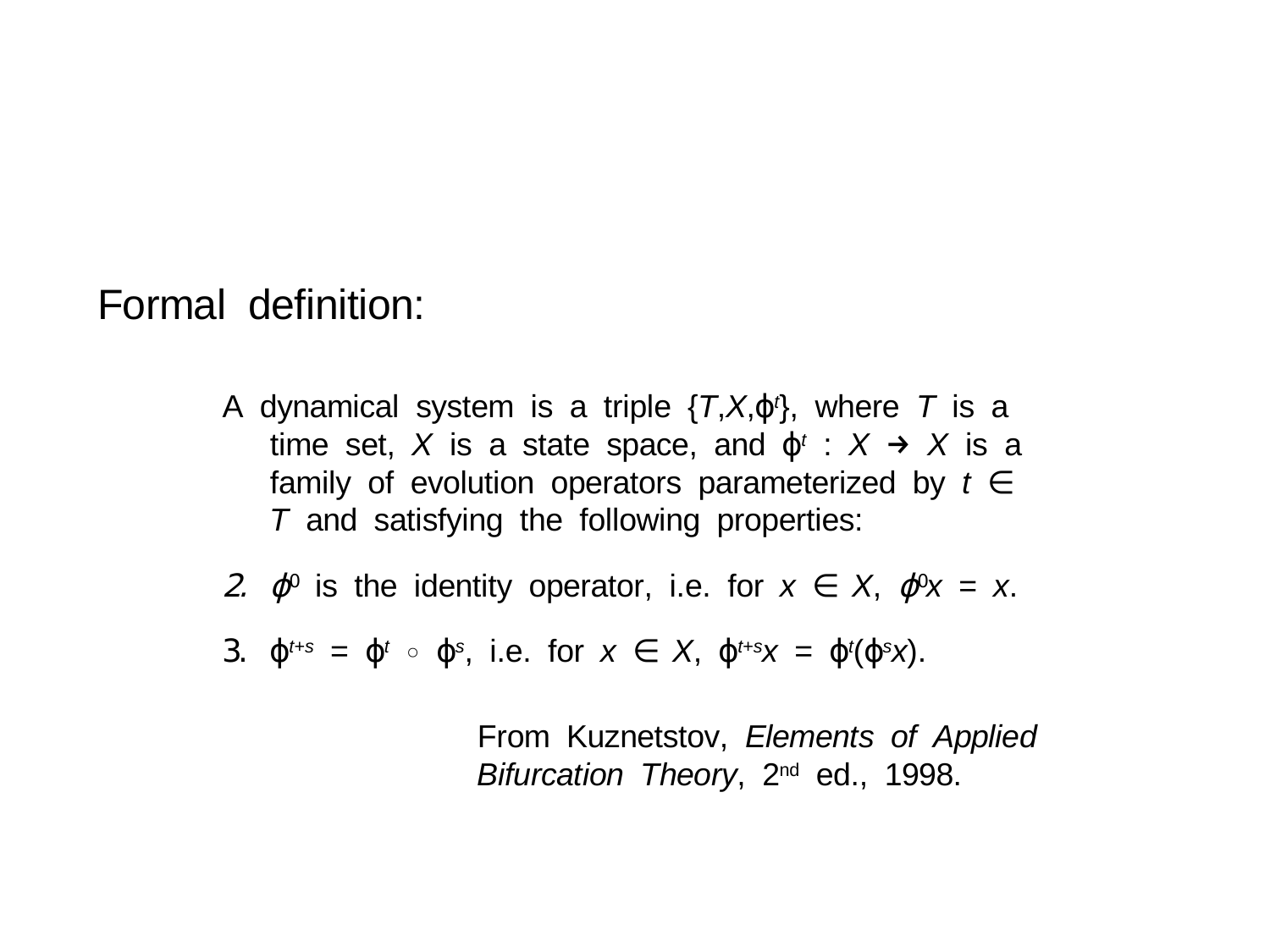Dynamical systems are classified based on the properties of  $T$ ,  $X$  and  $\varphi^t$ .

The time set T:

• Continuous or discrete?

The state space X:

- Finite or infinite?
- Continuous or discrete?

• Are objects in X finite-dimensional (like vectors) or infinite-dimensional (like functions)?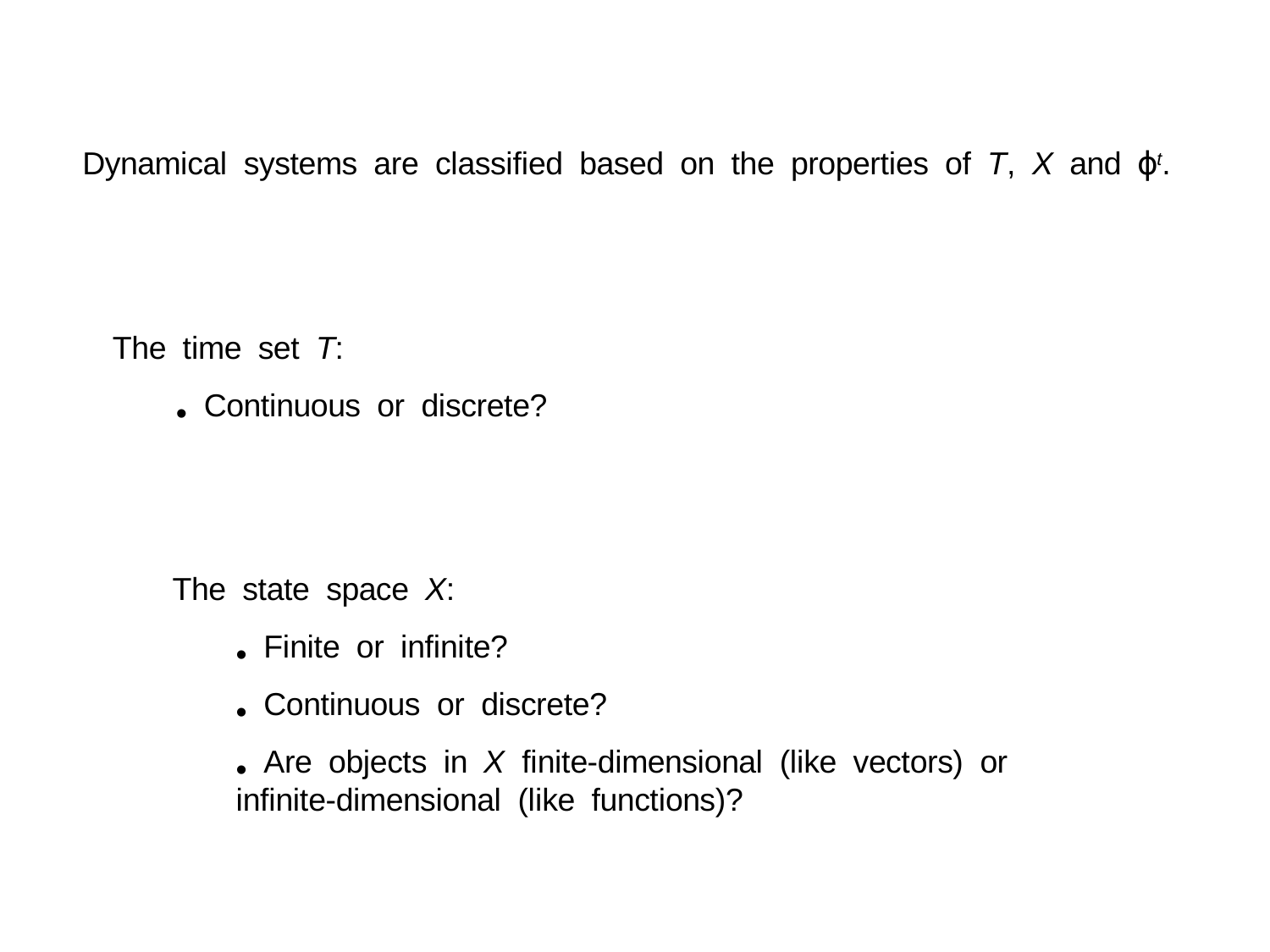The map  $\varphi^t$ :

- Deterministic or stochastic?
- Autonomous or time-dependent?
- Invertible or not?

(Some authors make a distinction between dynamical systems with invertible time-evolution and semi-dynamical systems for which  $\varphi^t$  is non-invertible, i.e. the evolution backward in time is not defined.)

• The map  $\varphi^t$  may also depend on some parameters. These are quantities which do not change during the evolution of the system but which may differ depending on, e.g., the experimental conditions.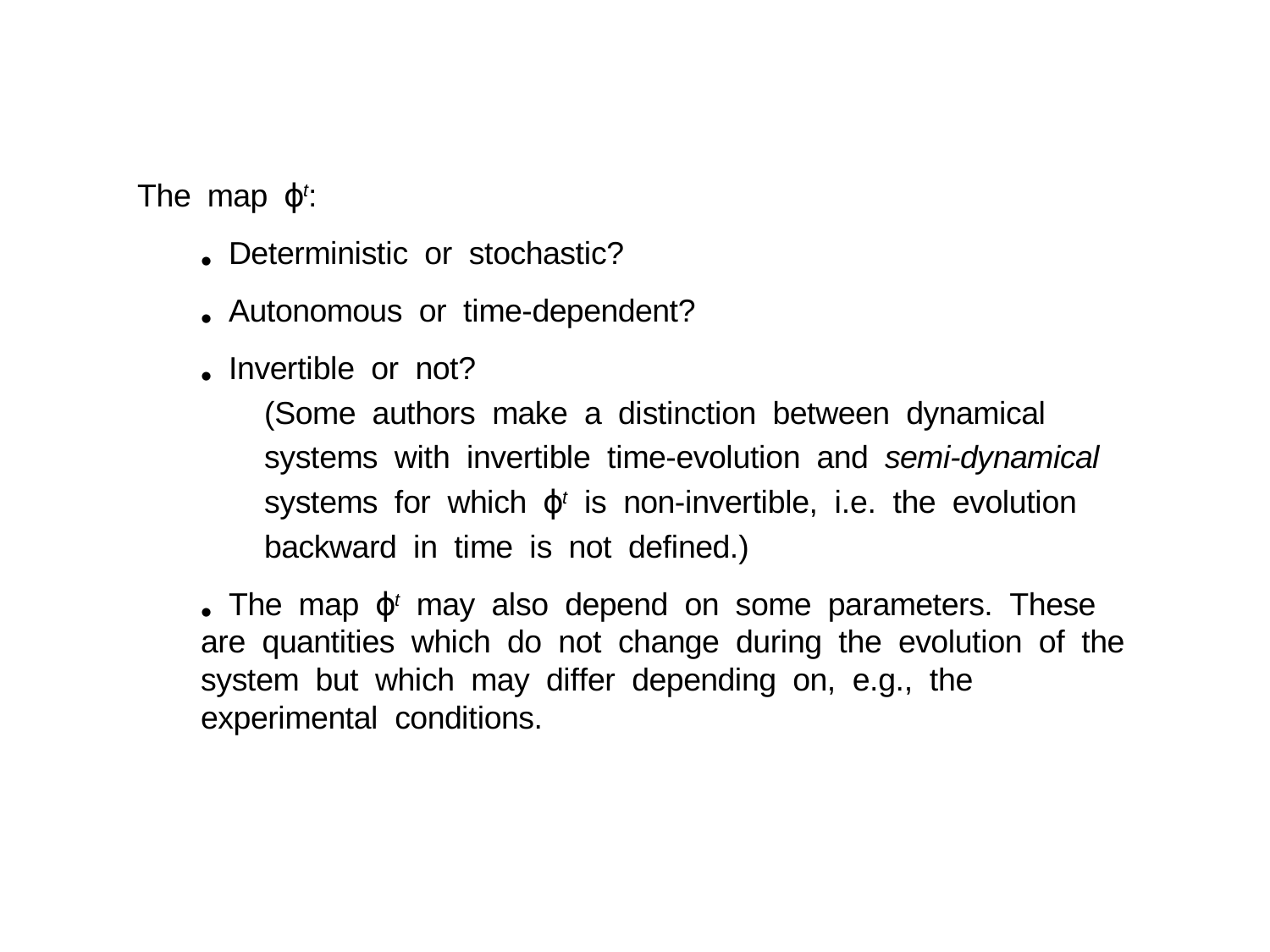## Some important types of dynamical systems

- Turing machines
	- An abstract description of a computer

• Consists of a table of instructions, an infinite tape on which binary digits are written, and a single integer register

• Given the digit on the tape and the value held in the register, the machine looks up what to do in the table of instructions. It can write to the tape, and move the tape left or right in one move.

 $\bullet$  T is discrete.

•  $X$  is discrete (consists of the possible values held in the register and of the binary number written on the tape) but infinite (since an arbitrarily large binary number can be written on the tape). It is also finite-dimensional (a vector of two integers represents the state).

 $\bullet$   $\varphi^t$  is deterministic, autonomous (the table doesn't change) but may not be invertible.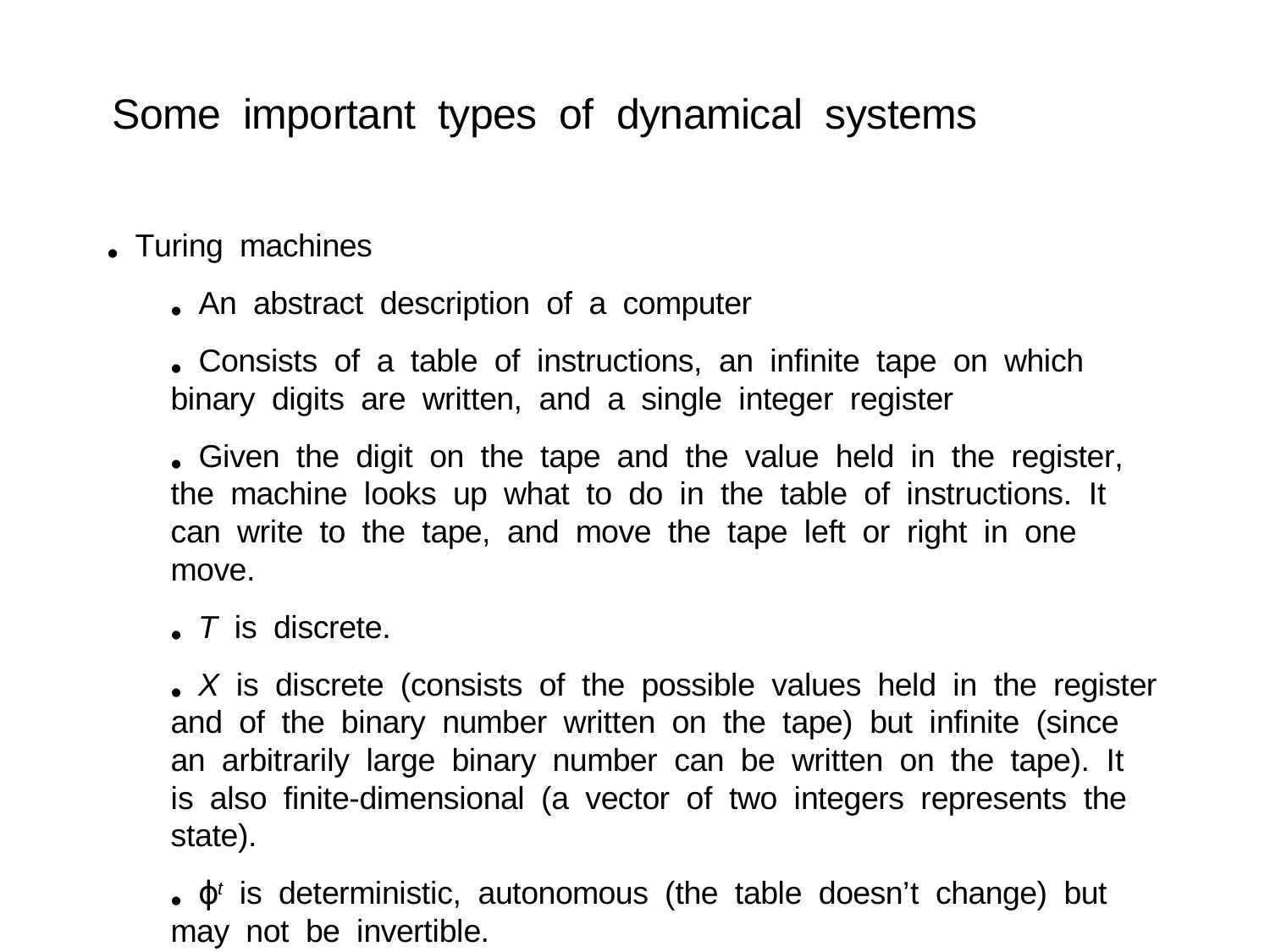- Finite-state automata
	- Another description of a computer

• Similar to a Turing machine, except that the infinite tape and single register are replaced by finite memory, and that the table of instructions can contain more complicated things

• Maps

- Models of the form  $x(t+1) = f(x(t),x(t-1),\ldots)$
- Many applications in population ecology, in the theory of differential equations, etc.
- $\bullet$  T is discrete.

•  $X$  is usually continuous. It can be almost any type of space. However, when people say " map" without any additional qualifier, X is generally either the real line (or some portion thereof) or a vector of real or complex values.

 $\bullet$   $\varphi^t$  can also be quite general.